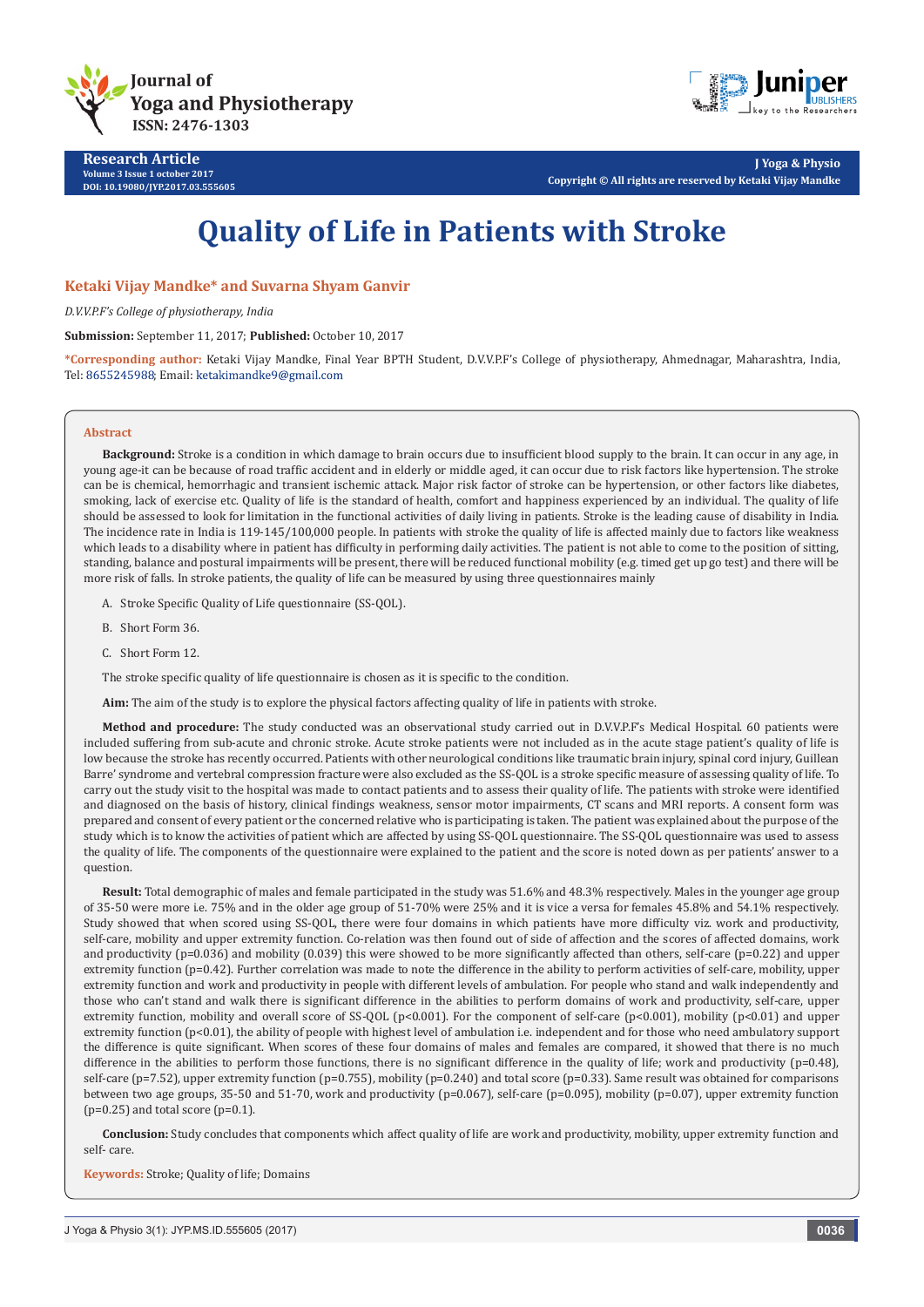### **Introduction**

Stroke is defined by World Health Organization as a clinical syndrome consisting of rapidly developing clinical signs of focal or global disturbance of cerebral function lasting more than 24 hours or leading to death with no apparent cause other than a vascular origin [1]. It is a major public health issue causing morbidity and mortality amongst people [2]. Morbidity and mortality tends to be higher in long term stroke survivors i.e. in sub-acute and chronic stage of stroke. Acute stroke is stated by sudden onset stroke whereas chronic is stroke of indefinite or prolonged duration and sub-acute stroke is stated as recent onset stroke. Patients who survive a stroke often experience a reduced health related quality of life. Quality of life is a standard of health, comfort and happiness experienced by an individual. Measuring quality of life is an important aspect to look for functional limitations of patients, to assess quality of service, need for health care and the effectiveness of intervention. This reflects importance of how patient feels and how satisfied he is with the treatment [3]. QOL assessment includes at least 4 dimensions: physical, functional, psychological, and social health. The physical health dimension refers to disease-related symptoms. Functional health comprises self-care, mobility and the capacity to perform various families and work roles. Psycho- logical dimension includes cognitive and emotional functions (e.g. vascular dementia and post stroke depression) and subjective perceptions of health and life satisfaction. Social dimension includes social and familial contacts [4]. Quality of life can be measured by using scales (barthel index, rankin scale) and questionnaires (e.g. For stroke- short form 36, short form 12, stroke specific quality of life questionnaire) [4]. For assessment of quality of life in stroke patients use of questionnaire is widely done to cover all the dimensions of quality of life. The stroke specific quality of life questionnaire is a well -known, standardized, diseased- specific measure to assess health related quality of life in stroke patients. It consists of 49 items in about 12 domains (energy, family roles, language, mobility, mood, personality, self- care, social roles, thinking, upper extremity function, vision and work and productivity) [5]. This scale is chosen as it covers all the 4 dimensions of quality of life viz. physical, functional, psychological and social health. Study is being done to explore physical factors which affect quality of life, to assess overall quality of life in stroke patients and to know about factors other than physical factors that can affect quality of life.

# **Method and Material**

Sample- Study was carried out for 9 months from August 2016 to April 2017. Study was carried out including 31 patients out of which 16 were males and 15 were females. Sample size calculated based on the formula of calculating proportion which uses prevalence of stroke patients in the hospital. Patients from Dr. Vitthalrao Vikhe Patil medical hospital and Physiotherapy OPD were taken for the study. Patients admitted in wards suffering from

stroke were studied for assessing their quality of life. Diagnosis was done by looking at clinical and radiological records. People with stroke duration of more than 1 month were included for the study i.e. people suffering from sub-acute and chronic stroke to obtain correct measure of quality of life as in acute stage patient tends to be more dependent due to severe weakness. Observational study was carried out by visiting hospital and OPD. Patients were informed about the study and why it is being carried out. Patients were told that assessing quality of life will help to set a proper treatment protocol for them and it will lead to a gradual return to functional activities. Patients' consent or consent from their respective relative was obtained before including them for study. Data collected based on age, sex, dominant side, side of affection, co-morbid conditions and level of ambulation. Questionnaire-The survey form was written according to a validated instrument, Stroke Specific Quality of Life Scale (SS-QOL) questionnaire 12. It consisted of 49 questions grouped in 12 domains (energy, family role, language, mobility, mood, personality, self- care, social role, thinking, memory, vision, upper extremity function, work and productivity). This scale was chosen as it is more specific to the condition. Each domain was rated on a 1-5 point Lykert type scale, according to the degree of agreement with a particular statement, ranging from full agreement (1) to full disagreement (5). The domain results were registered on a score-sheet, and later summed-up to get the global result (maximal score 260 points). Lower scale results indicated worse condition and higher patient's dependency in daily life activities.

### **Result**

After collecting all the data, physical factors which affect quality of life and patient has worse scores of those are identified (Table 1). Then percentage values are calculated by age and gender wise distribution and 4 domains in which patient has more difficulty viz. self-care, work and productivity, mobility, upper extremity function and total score of all the domains from the SS-QOL questionnaire were correlated with side of affection (dominant side affection and non- dominant side affection), age (younger i.e. 31-50 and older i.e. 51-70 age) and the level of ambulation of the patient i.e. (whether patient is unable to walk, needs support for walking and walks without support) (Table 2). Table 3 Study shows there is no as such significant difference between all the 4 components for dominant side affection and non-dominant side affection and work and productivity and mobility being on the slight significant side. For other 2 domains i.e. upper extremity function and self -care people tend to use unaffected extremity for that causing no significant difference. Table 4 Significant difference is obtained for individuals those who are able to stand and walk independently vs. those who cannot stand and walk, as individuals who cannot stand and walk could not perform any of the work. For rest of the two comparisons i.e. people who are able to stand and walk independently vs. those who stand and walk with support and stand and walk with support vs. those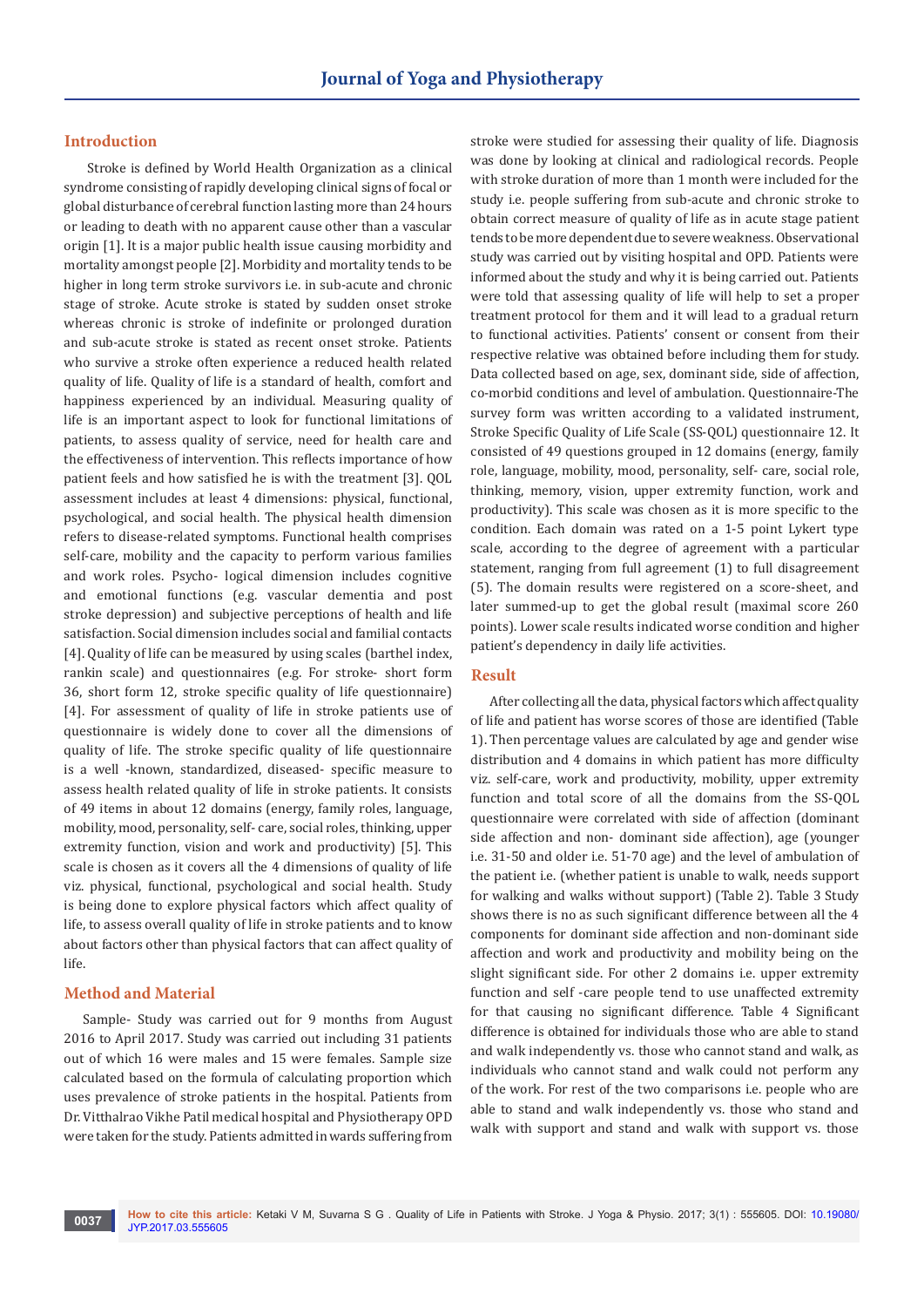# **Journal of Yoga and Physiotherapy**

who are unable to stand and walk. Table 5 Significant difference is obtained statistically for all the 3 comparisons and for 1st two, difference being more significant. Patients who need support for standing and walking cannot perform cooking food, bathing and toilet activities efficiently and those who cannot stand and walk are unable to perform any of the self- care activity. Table 6 Significant difference is obtained for comparisons of standing and walking independently vs. with support and standing and walking independently vs. unable to stand and walk, later being statistically more significant.

**Table 1:** It explains the domains of SS-QOL which score worse. Domains of work and productivity, self- care, upper extremity function and mobility score worse compared to others.

| <b>Domains</b>              | Mean  | P Value  |
|-----------------------------|-------|----------|
| Work and<br>productivity    | 7.774 | < 0.0001 |
| Self-care                   | 16.35 | 0.0038   |
| Upper extremity<br>function | 16.35 | 0.0048   |
| Mobility                    | 18.77 | 0.0005   |

**Table 2:** Describes the demographics of study population i.e. in the age group of 35-50 and 51-70 percentage of males and females, people with dominant and non-dominant side affection, people with stroke duration of 1 to 6 months, 6 months to 1 year and more than 1 year, people with comorbid conditions and people with no co-morbid conditions and according to gender, percentage of total males and females, males and females in the age group of 35-50 and 51-70, males and females with dominant side and non-dominant side affection males and females with stroke duration of 1-6 months, 6months-1yr and more than 1 year, males and females with co-morbid conditions and no co-morbid conditions.

|           |              |                               | <b>Dominant</b>                 | Non-                                     |                                                     | <b>Duration</b>              |                             |                       | <b>People With</b>                                | People With No                                             |
|-----------|--------------|-------------------------------|---------------------------------|------------------------------------------|-----------------------------------------------------|------------------------------|-----------------------------|-----------------------|---------------------------------------------------|------------------------------------------------------------|
|           | <b>Males</b> | <b>Females</b>                | <b>Side</b><br><b>Affection</b> | <b>Dominant</b><br><b>Side Affection</b> | 1 month To<br>6 Months                              | 6 Months<br><b>To 1 Year</b> | <b>More Than</b><br>1 Year  |                       | Co-Morbid<br><b>Conditions</b>                    | <b>Any Co-Morbid</b><br><b>Conditions</b>                  |
| Age 35-50 | 75%          | 25%                           | 42.80%                          | 57.14%                                   | 57.14%                                              | 28.57%                       | 14.28%                      |                       | 57.14%                                            | 42.85%                                                     |
| Age 51-70 | 45.80%       | 54.10%                        | 41.66%                          | 58.33%                                   | 91.66%                                              | 4.16%                        | 4.16%                       |                       | 41.66%                                            | 58.33%                                                     |
|           | <b>Total</b> | <b>Age Group</b><br>$35 - 50$ | Age Group<br>51-70              | <b>Dominant</b><br><b>Side Affection</b> | Non-<br>Dominant<br><b>Side</b><br><b>Affection</b> | 1m To 6m                     | <b>Duration</b><br>6mto 1Yr | More<br>Than1<br>Year | People<br>With Co-<br>Morbid<br><b>Conditions</b> | People<br><b>With No</b><br>Co-Morbid<br><b>Conditions</b> |
| Male      | 51.62%       | 75%                           | 45.80%                          | 56.25%                                   | 43.75%                                              | 87.50%                       | 6.25%                       | 6.25%                 | 43.75%                                            | 56.25%                                                     |
| Female    | 48.38%       | 25%                           | 54.10%                          | 26.66%                                   | 73.33%                                              | 80%                          | 13.33%                      | 6.66%                 | 46.66%                                            | 53.33%                                                     |

Demographics of study population Age-group wise distribution.

**Table 3:** Describes the relation of above 4 domains with the side of affection of the patient. It is looked for to know whether any significant difference occurs for people with dominant side affection and non- dominant side affection.

| Components               | <b>Dominant Side Affection</b> | <b>Non Dominant Side Affection</b> | P Value |
|--------------------------|--------------------------------|------------------------------------|---------|
| Work and productivity    | $9 + 3.266$                    | $6.88 + 2.083$                     | 0.036   |
| Self-care                | 18.077+7.772                   | 15.111+6.388                       | 0.2211  |
| Mobility                 | 23.30+8.645                    | 15.111+9.436                       | 0.039   |
| Upper extremity function | 17.69+8.92                     | 15.388+6.395                       | 0.423   |
| Overall score SS-QOL     | 179.69+40.421                  | 156.5+38.28                        | 0.1147  |

**Table 4:** Work and productivity of individuals who are able to stand and walk stand and walk with support and unable to stand and walk is compared.

| <b>Work and Productivity</b>                                 | <b>Mean Rank Difference</b> | P Value         |
|--------------------------------------------------------------|-----------------------------|-----------------|
| Stand and walk independently vs. with support                | 2.056                       | Ns $p>0.05$     |
| Stand and walk independently vs. unable to<br>stand and walk | 4.375                       | ***p<0.001      |
| Stand and walk with support vs. unable to<br>stand and walk  | 2.319                       | $Ns$ p $> 0.05$ |

**Table 5:** Comparison of the self- care domain is made between patients who stand and walk independently vs. those who need support, patients who stand and walk independently vs. those who are unable to stand and walk and patients who need support for standing and walkingvs. who cannot stand and walk.

| <b>Self Care</b>                                             | <b>Mean Rank Difference</b> | P Value      |
|--------------------------------------------------------------|-----------------------------|--------------|
| Stand and walk independently vs. with support                | 7.556                       | ***p<0.001   |
| Stand and walk independently vs. unable to<br>stand and walk | 13.375                      | ***p<0.001   |
| Stand and walk with support vs. unable to<br>stand and walk  | 5.819                       | $*_{p<0.05}$ |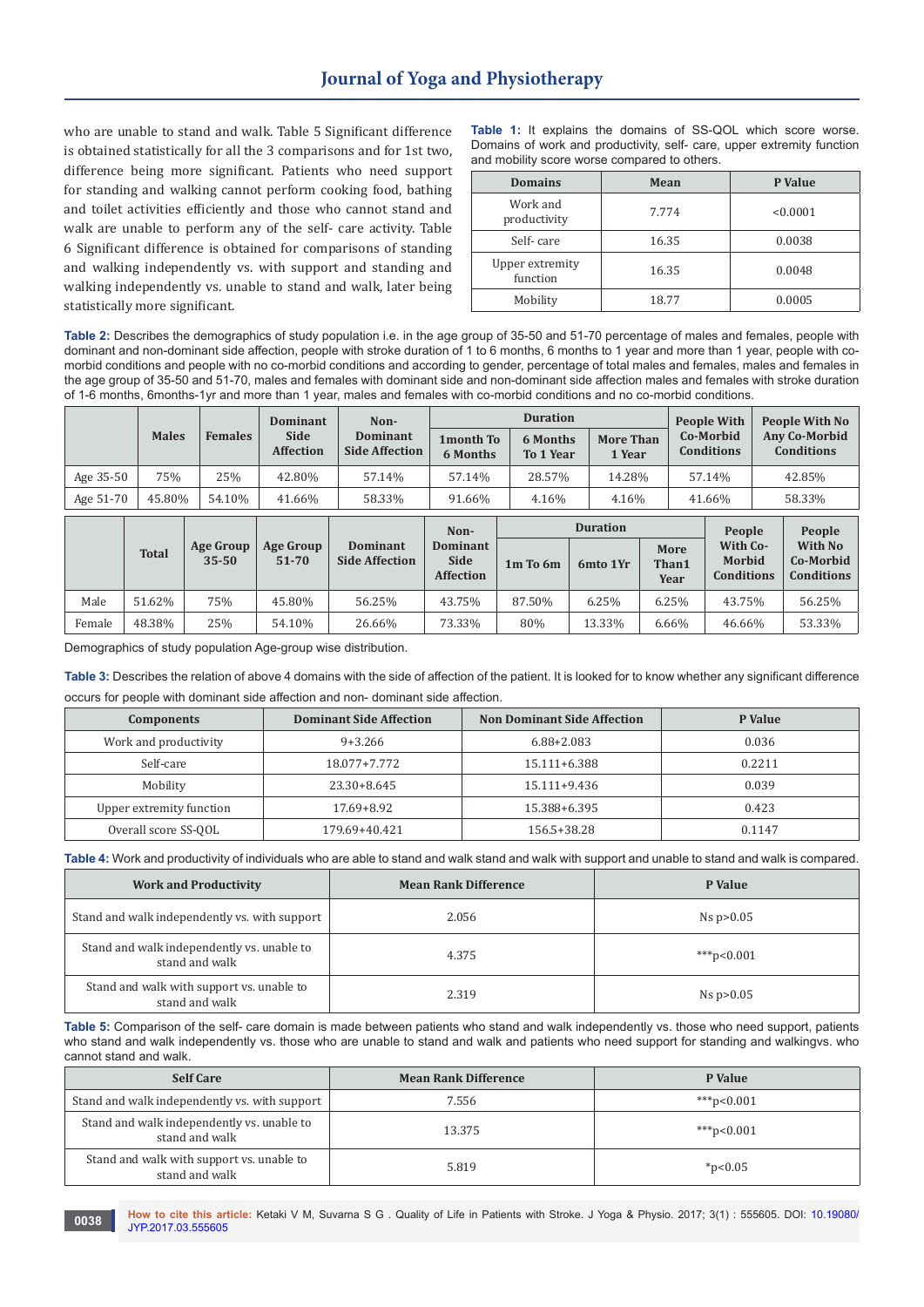Table 6: Describes the comparisons made between the scores of mobility component of patients who stand and walk independently vs. stand and walk with support, people who stand and walk independently vs. those who cannot stand and walk and people who stand and walk with support

vs. those who cannot stand and walk.

| <b>Mobility</b>                                              | <b>Mean Rank Difference</b> | P Value     |
|--------------------------------------------------------------|-----------------------------|-------------|
| Stand and walk independently vs. with support                | 11.671                      | ** $p<0.01$ |
| Stand and walk independently vs. unable to<br>stand and walk | 19.393                      | ***p<0.001  |
| Stand and walk with support vs. unable to<br>stand and walk  | 7.722                       | Ns $p<0.05$ |

**Table 7:** Describes comparisons of scores of upper extremity function domain between patients standing and walking status. Significant difference is obtained for patients who stand and walk independently vs. those who cannot and lesser significant difference was obtained for those who stand and walk independently vs. with support.

| <b>Upper Extremity Function</b>                              | <b>Mean Rank Difference</b> | P Value        |
|--------------------------------------------------------------|-----------------------------|----------------|
| Stand and walk independently vs. with support                | 8.175                       | ** $p<0.01$    |
| Stand and walk independently vs. unable to<br>stand and walk | 13.79                       | ***p<0.001     |
| Stand and walk with support                                  | 5.611                       | $Ns$ p $>0.05$ |

**Table 8:** In this, comparison of total scores of all the domains of SS-QOL questionnaire is made in between patients' walking status. Significant difference statistically is obtained for all the three comparisons. Difference between stand and walk independently vs. with support and stand and walk independently vs. unable to stand and walk is quite more significant. As patient tends to be more dependent if his walking status is lower.

| <b>Overall Score SS-OOL</b>                                  | <b>Mean Rank Difference</b> | P Value      |
|--------------------------------------------------------------|-----------------------------|--------------|
| Stand and walk independently vs. with support                | 7.556                       | $***p<0.001$ |
| Stand and walk independently vs. unable to<br>stand and walk | 13.375                      | ***p<0.001   |
| Stand and walk with support vs. unable to<br>stand and walk  | 5.819                       | $*_{p<0.05}$ |

**Table 9:** Correlation between scores of above mentioned four domains and the overall score of SS-QOL in younger (35-50) and older (51-70) is shown to be non-significant. Domains of work and productivity, self- care and mobility are shown to be slightly more significant as compared to others.

| <b>Components</b>        | Age 35-50       | Age 51-70      | P Value |
|--------------------------|-----------------|----------------|---------|
| Work and productivity    | $9.5 + 3.251$   | 7.375+2.568    | 0.0674  |
| Self-care                | $20.25 + 5.365$ | $15.42 + 7.27$ | 0.0953  |
| Mobility                 | 24.875+5.866    | 17.04+10.28    | 0.0708  |
| Upper extremity function | 19.375+7.463    | 15.71+7.82     | 0.255   |
| Overall score SS-OOL     | 188.12+36.48    | 160.04+40.30   | 0.103   |

| Table 10: Shows correlation between scores of above mentioned four domains and the overall score of SS-QOL for both males and females. It        |  |
|--------------------------------------------------------------------------------------------------------------------------------------------------|--|
| comes out to be non-significant i.e. there is no significant difference. Quality of life is does not differ significantly for males and females. |  |

| Components               | <b>Males</b>   | <b>Females</b> | P Value       |
|--------------------------|----------------|----------------|---------------|
| Work and productivity    | 8.12+53.384    | $7.42 + 2.063$ | $0.4808$ (NS) |
| Self-care                | 16.75+6.894    | $15.93 + 7.4$  | 7.5279(NS)    |
| Mobility                 | $20.81 + 9.57$ | $16.6 + 10.02$ | $0.2413$ (NS) |
| Upper extremity function | 16.75+8.062    | $15.93 + 7.67$ | $0.7751$ (NS) |
| Overall score SS-OOL     | 172.93+39.082  | 158.8+41.21    | $0.3350$ (NS) |

### **Discussion**

Study showed four physical factors which affect quality of life viz. work and productivity (<0.0001), mobility (0.0005), selfcare (0.0038) and upper extremity function (0.0048). Similar study done to measure quality of life and urban area supports this finding of mobility and work and productivity being more affected. Study done in Turkish stroke survivors suggests upper extremity function being affected (0.19). Another study done in Malawi by [6] supports the finding of self- care domain being affected (0.0024). This study shows that there were 51.6% males and 48.6% females, which is relevant to that of the study of quality of life among stroke survivors evaluated 1 year done by Artal J [4], where 55.4% males and 46.4% females were included (Table 4-7). We found out that there were more males in the younger age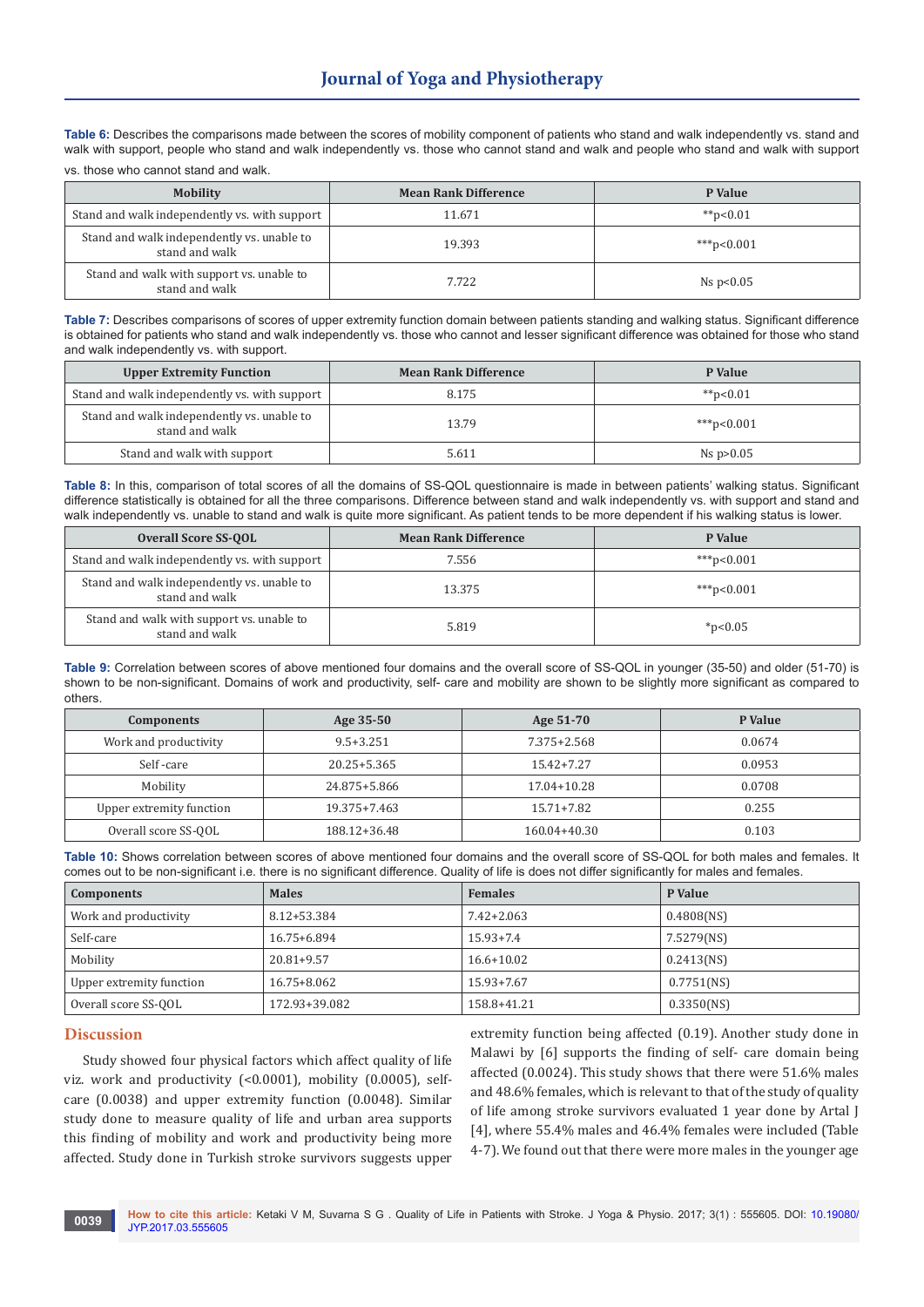group of 35-50 i.e. 75% and more females in the older age group of 51-70 suffered with stroke. In this study, there were more people with non-dominant side affection, i.e. in the younger age group, 57.14% and in the older age group 58.3%. This finding is relevant to that of the study health related quality of life in first ever stroke patients done by [7] where 58% people have non-dominant side involvement. People with co-morbid conditions were found to be less in the older age group in this study (41.6%), whereas in younger age group (57.14%) it is more (Table 8). If gender wise distribution is considered, more no. of males and females has no any co-morbid conditions, 56% and 53% respectively. In the similar study of health related quality of life in first ever stroke patients [6-10], they found out more no. of people have associated co-morbid conditions. Physical factors which are more affected and those which worsen quality of life are found to be work and productivity, self- care, mobility, upper extremity function. These findings are similar to other 2-3 studies viz (Table 9). The ideal measurement of quality of life in post stroke patients: an urban study by Samsiah [7,8,11,12], determinants of disease specific health related quality of life in Turkish stroke survivors by Safaz J [9], quality of life after first ever stroke; an interview based study from Blantyre, Malawi by [10-15]. But study showed that, there is no significant difference between scores of these components, in people with dominant and non-dominant side affection (work p=0.036, self-care p=0.22mobility p=0.039, upper extremity function p=0.42), people in younger and older age group (work p=0.067, self- care p=0.095, mobility p=0.0 and for males and females [16-20] (Table 10).

### **Conclusion**

Study concludes that components which affect quality of life are work and productivity, mobility, upper extremity function and self- care.

### **Acknowledgement**

We are thankful to the principal and ethical committee of our college for providing helpful suggestions, staff of the neurosciences department and peer students for their valuable suggestions and help during the study.

### **References**

- 1. [Bonita R \(1992\) Epidemiology of stroke. Lancet 339\(8789\): 342-344.](https://www.ncbi.nlm.nih.gov/pubmed/1346420)
- 2. [Vrodoljak D, Rumboldt M \(2008\) Quality of life after stroke in Croatian](https://www.ncbi.nlm.nih.gov/pubmed/18756881)  [patients. Coll Antropol 32\(2\): 355-359.](https://www.ncbi.nlm.nih.gov/pubmed/18756881)
- 3. [Carr AJ, Gibson B, Robinson PG \(2001\) Is quality of life determined by](https://www.ncbi.nlm.nih.gov/pubmed/11358783/)  [expectations or experience? BMJ 322\(7296\): 1240-1243.](https://www.ncbi.nlm.nih.gov/pubmed/11358783/)
- 4. [Carod Artal J, Egido JA, González JL, Varela de Seijas E \(2000\) Quality of](https://www.ncbi.nlm.nih.gov/pubmed/11108762)  [life among stroke survivors evaluated 1 year after stroke: Experience](https://www.ncbi.nlm.nih.gov/pubmed/11108762)  [of a Stroke unit. Stroke 31\(12\): 2995-3000.](https://www.ncbi.nlm.nih.gov/pubmed/11108762)
- 5. [Post MW, Boosman H, Van Zandvoort MM, Passier PE, Rinkel GJ, et al.](https://www.ncbi.nlm.nih.gov/pubmed/20802211)  [\(2010\) Development and validation of a short version of the stroke](https://www.ncbi.nlm.nih.gov/pubmed/20802211)[specific quality of life scale. J Neurol Neurosurg Psychiatry 82\(3\): 283-](https://www.ncbi.nlm.nih.gov/pubmed/20802211) [286.](https://www.ncbi.nlm.nih.gov/pubmed/20802211)
- 6. [Heikinheimo T, Chimbayo D \(2015\) Quality of life after first-ever](https://www.ncbi.nlm.nih.gov/pubmed/26405512/)  [stroke: An interview-based study from Blantyre, Malawi. Malawi Med](https://www.ncbi.nlm.nih.gov/pubmed/26405512/)  [J 27\(2\): 50-54.](https://www.ncbi.nlm.nih.gov/pubmed/26405512/)
- 7. [Gurcay E, Bal A, Cakci A \(2009\) Health-related quality of life in first](https://www.ncbi.nlm.nih.gov/pubmed/19139621)[ever stroke patients. Ann Saudi Med 29\(1\): 36-40.](https://www.ncbi.nlm.nih.gov/pubmed/19139621)
- 8. [Samsiah M, Das S, Chee SY, Rashidah R, Siti H, et al. \(2011\) The ideal](https://www.ncbi.nlm.nih.gov/pubmed/21717044)  [measurement of the quality of life in post stroke patients: an urban](https://www.ncbi.nlm.nih.gov/pubmed/21717044)  [study. Clin Ter 162\(3\): 209-215.](https://www.ncbi.nlm.nih.gov/pubmed/21717044)
- 9. [Hsueh IP, Jeng JS, Lee Y, Sheu CF, Hsieh CL, et al. \(2011\) Construct](https://www.ncbi.nlm.nih.gov/pubmed/21704791)  [validity of the stroke-specific quality of life questionnaire in ischemic](https://www.ncbi.nlm.nih.gov/pubmed/21704791)  [stroke patients. Arch Phys Med Rehabil 92\(7\): 1113-1118.](https://www.ncbi.nlm.nih.gov/pubmed/21704791)
- 10. [Safaz İ, Kesikburun S, Adigüzel E, Yilmaz B \(2016\) Determinants](https://www.ncbi.nlm.nih.gov/pubmed/26795717)  [of disease-specific health-related quality of life in Turkish stroke](https://www.ncbi.nlm.nih.gov/pubmed/26795717)  [survivors. Int J Rehabil Res 39\(2\): 130-133.](https://www.ncbi.nlm.nih.gov/pubmed/26795717)
- 11. [Jönsson AC, Lindgren I, Hallström B, Norrving B, Lindgren A, et al.](https://www.ncbi.nlm.nih.gov/pubmed/15761203)  [\(2005\) Determinants of quality of life in stroke survivors and their](https://www.ncbi.nlm.nih.gov/pubmed/15761203)  [informal caregivers. Stroke 36\(4\): 803-808.](https://www.ncbi.nlm.nih.gov/pubmed/15761203)
- 12. [Sturm JW, Donnan GA, Dewey HM, Macdonell RA, Gilligan AK, et al.](https://www.ncbi.nlm.nih.gov/pubmed/15331799)  [\(2004\) Quality of life after stroke: the north east Melbourne stroke](https://www.ncbi.nlm.nih.gov/pubmed/15331799)  [incidence study\(NEMESIS\). Stroke 35\(10\): 2340-2345.](https://www.ncbi.nlm.nih.gov/pubmed/15331799)
- 13. [Niemi ML, Laaksonen R, Kotila M, Waltimo O \(1988\) Quality of life 4](https://www.ncbi.nlm.nih.gov/pubmed/3413807)  [years after stroke. Stroke 19\(9\): 1101-1107.](https://www.ncbi.nlm.nih.gov/pubmed/3413807)
- 14. [Tengs TO, Yu M, Luistro E \(2001\) Health-Related Quality of life after](https://www.ncbi.nlm.nih.gov/pubmed/11283398)  [stroke a comprehensive review. Stroke 32\(4\): 964-972.](https://www.ncbi.nlm.nih.gov/pubmed/11283398)
- 15. [Kauhanen ML, Korpelainen JT, Hiltunen P, Nieminen P, Sotaniemi KA,](https://www.ncbi.nlm.nih.gov/pubmed/11128887)  [et al. \(2000\) Domains and determinants of quality of life after stroke](https://www.ncbi.nlm.nih.gov/pubmed/11128887)  [caused by brain infarction. Arch Phys Med Rehabil 81\(12\): 1541-1546.](https://www.ncbi.nlm.nih.gov/pubmed/11128887)
- 16. [Williams LS, Weinberger M, Harris LE, Biller J \(1999\) Measuring](https://www.ncbi.nlm.nih.gov/pubmed/10563636)  [quality of life in a way that is meaningful to stroke patients. Neurology](https://www.ncbi.nlm.nih.gov/pubmed/10563636)  [53\(8\): 1839-1843.](https://www.ncbi.nlm.nih.gov/pubmed/10563636)
- 17. [Visser Meily JM, Rhebergen ML, Rinkel GJ, van Zandvoort MJ, Post MW,](https://www.ncbi.nlm.nih.gov/pubmed/19095984)  [et al. \(2009\) Long term health related quality of life after aneurysmal](https://www.ncbi.nlm.nih.gov/pubmed/19095984)  [sub arachnoid haemorrhge: relationship with psychological symptoms](https://www.ncbi.nlm.nih.gov/pubmed/19095984)  [and personality characteristics. Stroke 40\(4\): 1526-1529.](https://www.ncbi.nlm.nih.gov/pubmed/19095984)
- 18. [Katati MJ, Ramajo SS, García MP, Sánchez Jofré MM, Lopez RV, et al.](https://www.ncbi.nlm.nih.gov/pubmed/17519546)  [\(2007\) Description of quality of life and its predictors in patients with](https://www.ncbi.nlm.nih.gov/pubmed/17519546)  [aneurysmal sub arachnoid haemorrhage. Cerebrovasc 24\(1\): 766-773.](https://www.ncbi.nlm.nih.gov/pubmed/17519546)
- 19. [Owolabi MO \(2008\) Determinants of health-related quality of life in](https://www.ncbi.nlm.nih.gov/pubmed/18556034)  [Nigerian stroke survivors. Trans R Soc Trop Med Hyg 102\(12\): 1219-](https://www.ncbi.nlm.nih.gov/pubmed/18556034) [1225.](https://www.ncbi.nlm.nih.gov/pubmed/18556034)
- 20. [Madden S, Hopman WM, Bagg S, Verner J, O'Callaghan CJ, et al. \(2006\)](https://www.ncbi.nlm.nih.gov/pubmed/16998430)  [Functional status and health-related quality of life during inpatient](https://www.ncbi.nlm.nih.gov/pubmed/16998430)  [stroke rehabilitation. Am J Phys Med Rehabil 85\(10\): 831-838.](https://www.ncbi.nlm.nih.gov/pubmed/16998430)